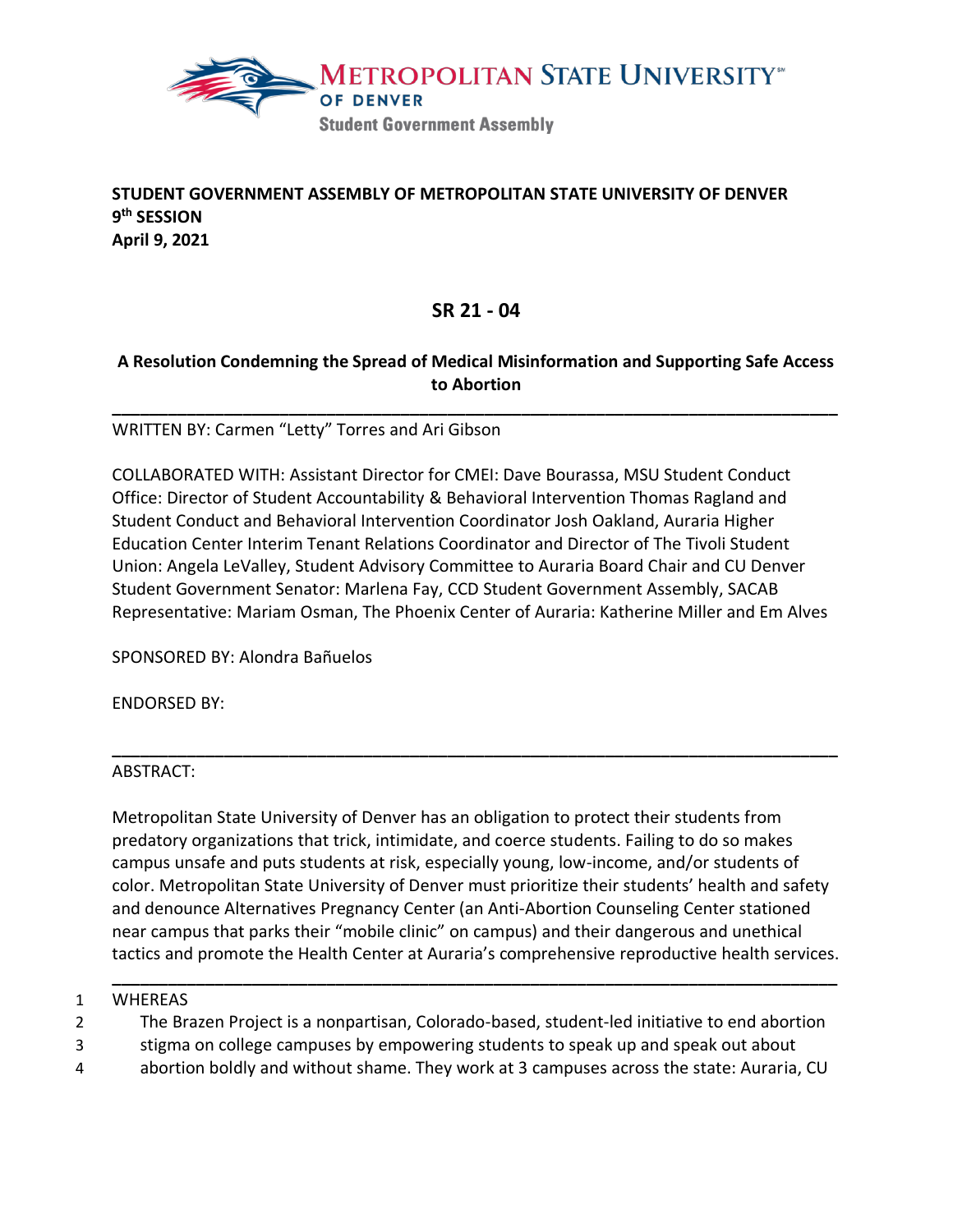# **METROPOLITAN STATE UNIVERSITY OF DENVER Student Government Assembly**

- Boulder, and CSU. They envision a Colorado where anyone who wants or needs an abortion can access one in a safe, affordable, and timely manner without stigma or shame. WHEREAS Anti-Abortion Counseling Centers (also known as Crisis Pregnancy Centers or Fake Clinics) are anti-choice organizations that pose as legitimate and comprehensive reproductive health centers. They are unlicensed, unregulated, and unethical. They trick people into thinking they are comprehensive reproductive health centers by mimicking the look, language, and even building interior of local comprehensive reproductive health centers. WHEREAS They weaponize abortion stigma and medical disinformation to coerce people out of accessing abortions; target low-income people, people of color, and young people; and pose a general threat to public health and safety. WHEREAS Abortion is a highly stigmatized topic. This stigma operates in a cycle: when people are shamed for accessing or providing abortions, abortions go underreported and public discourse about abortion is suppressed. This leads to the idea that abortion is rare, even 21 though 1 in 4 women have an abortion by the time they're 45. When abortion is seen as rare, it perpetuates the idea that people who access or provide abortions are deviant. This leads to discrimination against people who access or provide abortions, which causes people to fear being shamed for accessing or providing abortions, leading to underreporting and suppression of discourse. This cycle leads to medical ignorance, state control over women, trans, and non-binary peoples' bodies, and violence against people who access or provide abortions. WHEREAS Anti-Abortion Counseling Centers perpetuate abortion stigma by shaming people seeking, or even considering, abortion by using medical disinformation (like telling people abortions cause breast cancer); comparing abortion to murder; using intimidation tactics (like showing inaccurate and graphic images of aborted fetuses) and framing carrying the pregnancy to
- term as the only option.

## WHEREAS

 In addition to stigma, Anti-Abortion Counseling Centers use deception and disinformation to meet their goal of coercing people out of getting abortions. Alternatives Pregnancy Center (the Anti-Abortion Counseling Center nearest to campus located on 1440 Blake St) claims to 38 "offer you a full range of resources and support," including counseling you through the options of "Raising the baby. Making an adoption plan. Getting pills for plan B. Getting an abortion." In actuality, Alternatives Pregnancy Center does not provide, refer, or support abortion or Plan B. Alternatives Pregnancy Center also offers STI testing and treatment, but

- opposes contraception (like condoms and birth control pills), pre-marital sex, non-
- heterosexual sex, and non-monogamous sex. Instead, they endorse 'natural family planning'

**References:** 

[Pregnant? You Have Alternatives](https://youhavealternatives.org/pregnancy-options-free-pregnancy-test/) – Free Pregnancy Test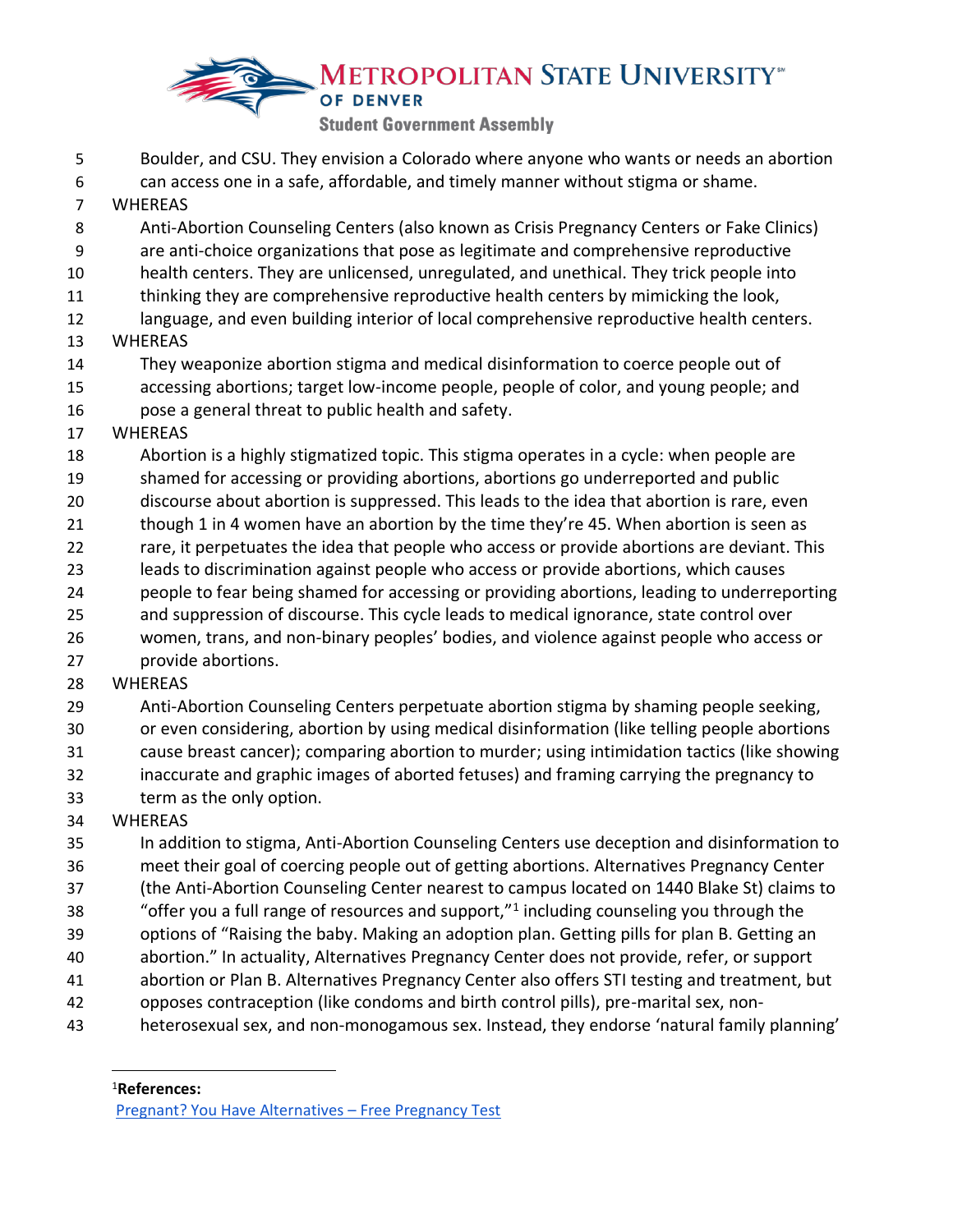# **METROPOLITAN STATE UNIVERSITY OF DENVER Student Government Assembly**

(i.e. ovulation tracking and withdrawal) and "protect[ing] your health by saving all sexual

 activity for marriage. Making this choice can also be one of the most powerful things you do for your **self-respect** and your relationships."2 46

- WHEREAS
- Alternatives Pregnancy Center also offers Abortion Pill Reversal. Abortion Pill Reversal is the ingestion of a progesterone pill to "reverse" the effects of the first abortion pill,
- Mifepristone. The American College of Obstetricians and Gynecologists describes the
- 51 treatment as "unproven and unethical"<sup>2</sup> and claims of efficacy as "not based on science"<sup>ii</sup>
- because the few experiments that have been conducted "do not meet clinical standards" i:
- a. In a 2012 experiment, ⅔ of the women who got the reversal treatment continued their pregnancy. The study had a sample size of 6, was not supervised by an institutional review board (IRB) or an ethical review committee, and had no control 56 group<sup>ii</sup>
- b. Additionally, in 2019 researchers had to stop a study of 12 women after 3 required ambulance transport to the hospital, concluding that not only does it lack sufficient 59 sevidence to support but it can cause harm to those who take it.<sup>3</sup>
- WHEREAS
- Anti-Abortion Counseling Centers target low-income people, people of color, and young people by establishing centers in low-income, Black and Brown neighborhoods and near college campuses and by offering free pregnancy testing and ultrasounds.
- WHEREAS
- Metropolitan State University of Denver is "one of the most diverse student bodies in 66 Colorado."iii The average age of undergraduate students is 25, 80% have jobs, about half are first generation, about a third are eligible for the Pell Grant, and almost half are people of 68 color.<sup>ii</sup> Alternatives Pregnancy Center is especially dangerous to Metropolitan State
- University of Denver students specifically because they are so diverse. Not only is
- Metropolitan State University of Denver leadership obligated to protect their diverse
- student population from systemic racism and other forms of oppression because it is the
- right thing to do, they are also obligated to do so because they have committed to do so. WHEREAS
- Last year (2020), the University's Board of Trustees issued an anti-racism resolution that included a pledge to "dismantle institutionalized racism and bring together civic, industry, public and nonprofit leaders, activists, academics and our community to address the most
- pressing issues of racial justice."<sup>4</sup> Failing to uphold this commitment not only delegitimizes
- the board's commitment to anti-racism, it also perpetuates the historical and current
- hostile environment of higher education in the United States uniquely experienced by
- people of color, which deprives them of equal opportunity to reach their full academic
- potential.

<sup>&</sup>lt;sup>2</sup> You Have Alternatives - STD Testing Treatment

[Medication Abortion Reversal Is Not Supported by Science](https://www.acog.org/en/Advocacy/Facts%20are%20Important/Medication%20Abortion%20Reversal%20Is%20Not%20Supported%20by%20Science)

<sup>&</sup>lt;sup>3</sup> [Safety Problems Lead to Early End for St](https://www.npr.org/sections/health-shots/2019/12/05/785262221/safety-problems-lead-to-early-end-for-study-of-abortion-pill-reversal)udy of 'Abortion Pill Reversal'

[About MSU Denver | About MSU Denver](https://www.msudenver.edu/about/)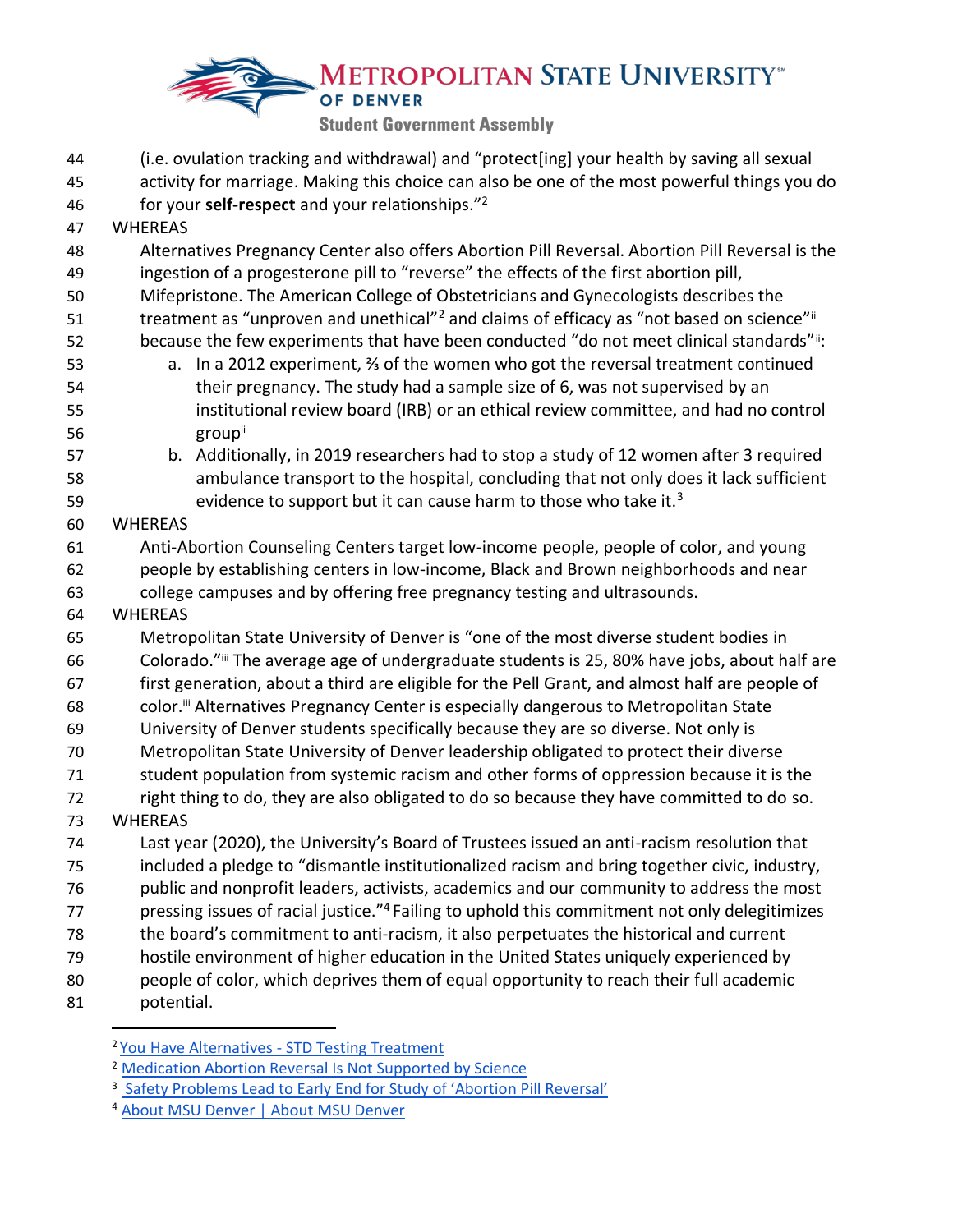

#### WHEREAS

83 In addition to posing a danger to students (especially young, low-income, and students of color), Alternatives Pregnancy Center is unnecessary, since Metropolitan State University of Denver students already have access to a reproductive health services center through the 86 Health Center at Auraria<sup>5</sup>.<sup>f</sup> Unlike Alternatives Pregnancy Center, the Health Center at Auraria is staffed with licensed medical professionals and is subject to HIPAA laws. WHEREAS The Phoenix Center of Auraria has been contacted multiple times by the Alternatives Pregnancy Center's Denver Campus Outreach Manager and been "harassed" throughout past semesters, asking to be included in their list of referrals for survivors of interpersonal violence. The Phoenix Center has denied their requests because they know they are not a comprehensive health center and don't feel comfortable referring their clients to them. WHEREAS Meetings with Dave Bourassa, the then Interim Director of Student Orgs, detailed the Alternatives Student Organization's problematic history of being in violation of the Student Organizations Officer Handbook's Fronting Policy, in accordance to AHEC: Student Organizations and Departments may not reserve space for other organizations to provide access to Auraria Campus property or for the purpose of lower rates. The organization or department who holds the reservation must be primarily responsible for planning, 101 implementing, and financing the event<sup>6</sup>. WHEREAS First, there were semesters in which it was evident that the student organization was not student led or student-driven, they would request space from AHEC without enough funds in their organization account and when Dave asked the student reps to tell him more about their planned event to determine if he could sign-off on their request, they didn't know about the event in question and didn't know how to answer his questions. Second, whenever they'd sponsor the Alternatives mobile clinic/van, there wasn't always a student 109 representative present, which is in violation of the fronting policy<sup>6</sup>. Third, due to this, they had to change faculty advisors every year, and this exemplifies how being an advisor for this group has historically been high maintenance and difficult job, due to the lack of transparency between the Alternatives Downtown office and their student group. WHEREAS 114 It is unclear to both the Office of Student Organizations or AHEC which services were routinely being performed or advertised to students accessing the Alternatives mobile clinic, or which were advertised by representatives of the student organization to get students through the door. University leadership should be held accountable for what information is targeted to students, especially medical information that can negatively impact a student's health and wellness.

WHEREAS

[Medical Services](https://healthcenter1.com/medical-services/)

[Student Organizations Officer Handbook 2019](https://roadrunnerlink.msudenver.edu/organization/student-activities/documents)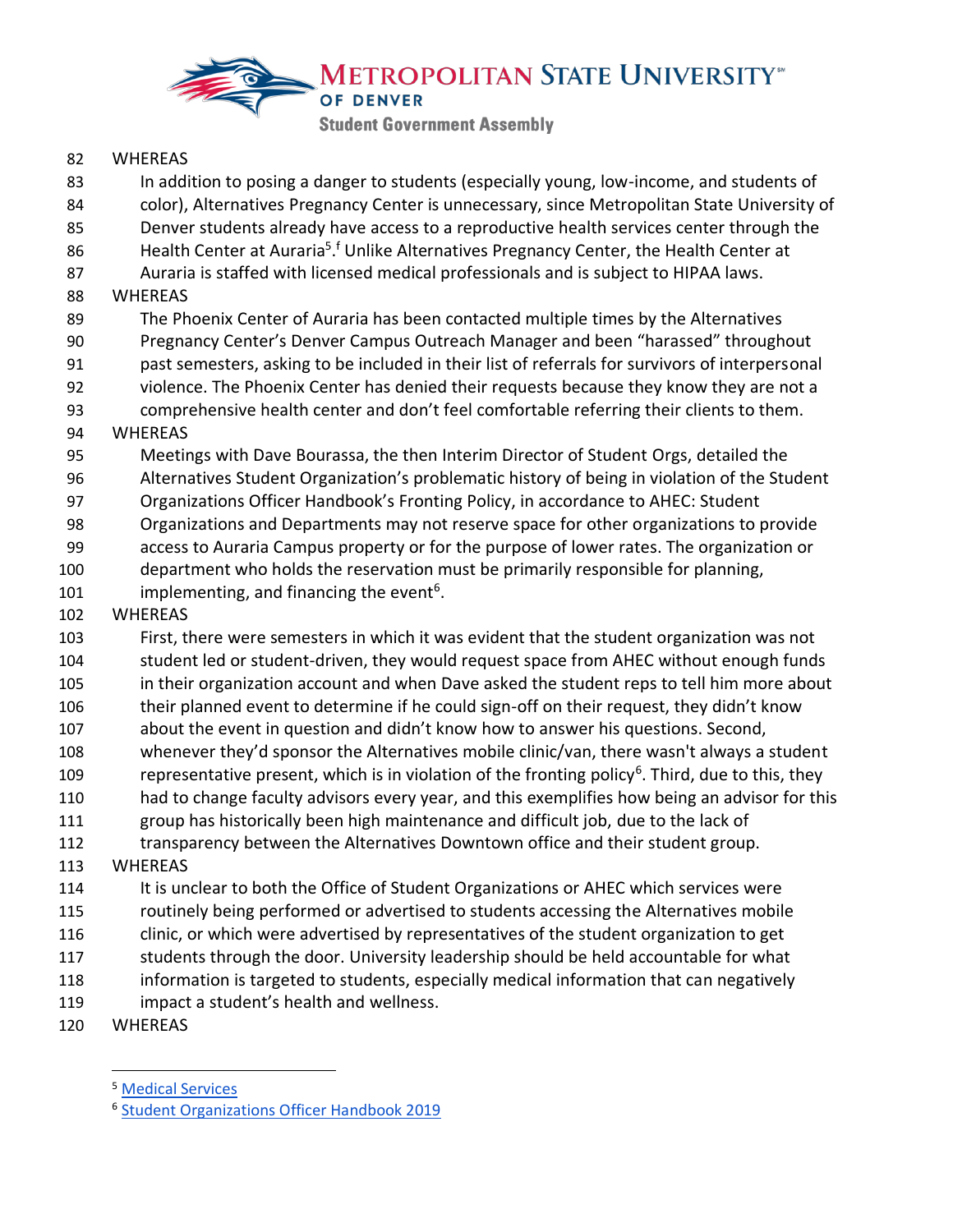# **METROPOLITAN STATE UNIVERSITY OF DENVER**

**Student Government Assembly** 

- The Alternatives MSU Denver student organization has not been registered since the Spring of 2018, despite that there is evidence of them continuing to park in event/vendor space on campus from Spring 2019. When Alternatives was a registered student organization, they made use of a non-sales commercial partnership through AHEC. According to information from Angela LeValley, the Interim Tenant Relations Coordinator and the Tivoli Student Union Director, the latest documented date of them parking on campus was in 2019. AHEC believes they had out-of-date information and were under the impression that Alternatives was still a registered student organization. WHEREAS Alternatives Pregnancy Center has been breaking AHEC policy, MSU Denver's Office of Student Conduct and AHEC must take preemptive measures to prevent this from happening again, regardless of the student organization or their sponsored third party. Alternatives
- Pregnancy Center's student organization could be in violation of Article III: Proscribed
- Conduct A. Conduct Rules and Regulations, item 1C of the Student Code of Conduct (2020-
- 2021): Furnishing false information to any University or campus official, faculty member,
- 136 law enforcement official, or office<sup>7</sup>
- WHEREAS
- If all students are held accountable for verifying the validity of their sources in their
- academic writing, then all student organizations should also be accountable for sharing and distributing information that is accurate and research-based.
- WHEREAS
- Additionally, according to Josh Oakland, Student Conduct and Behavioral Intervention
- Coordinator, if this resolution is adopted, it would be part of the Student Orgs/RSO policies,
- which if people failed to comply with it, they would fall under their Failure to Comply policy
- in the Student Code of Conduct. From there, they could use our conduct process to address
- 146 the potential violation. This empowers Student Conduct to hold student groups accountable
- for the false medical information they may spread.
- WHEREAS
- Metropolitan State University of Denver Student Government stands in solidarity with all students on campus seeking reproductive and abortion care or sex education.
- WHEREAS
- Metropolitan State University of Denver Student Government is committed to ending the
- abortion stigma cycle and ensuring all students on campus seeking reproductive and
- abortion care or sex education are given medically accurate information.
- WHEREAS
- Metropolitan State University of Denver Student Government is working with all student
- organizations advocating in support of comprehensive reproductive health care to ensure
- the dissemination of medically accurate and stigma-free information to all students
- concerning equal and safe access to abortion procedures.
- WHEREAS

[Student Code of Conduct 2020-2021](https://www.msudenver.edu/media/content/policies/documents/Student_Code_of_Conduct_2020-2021.pdf)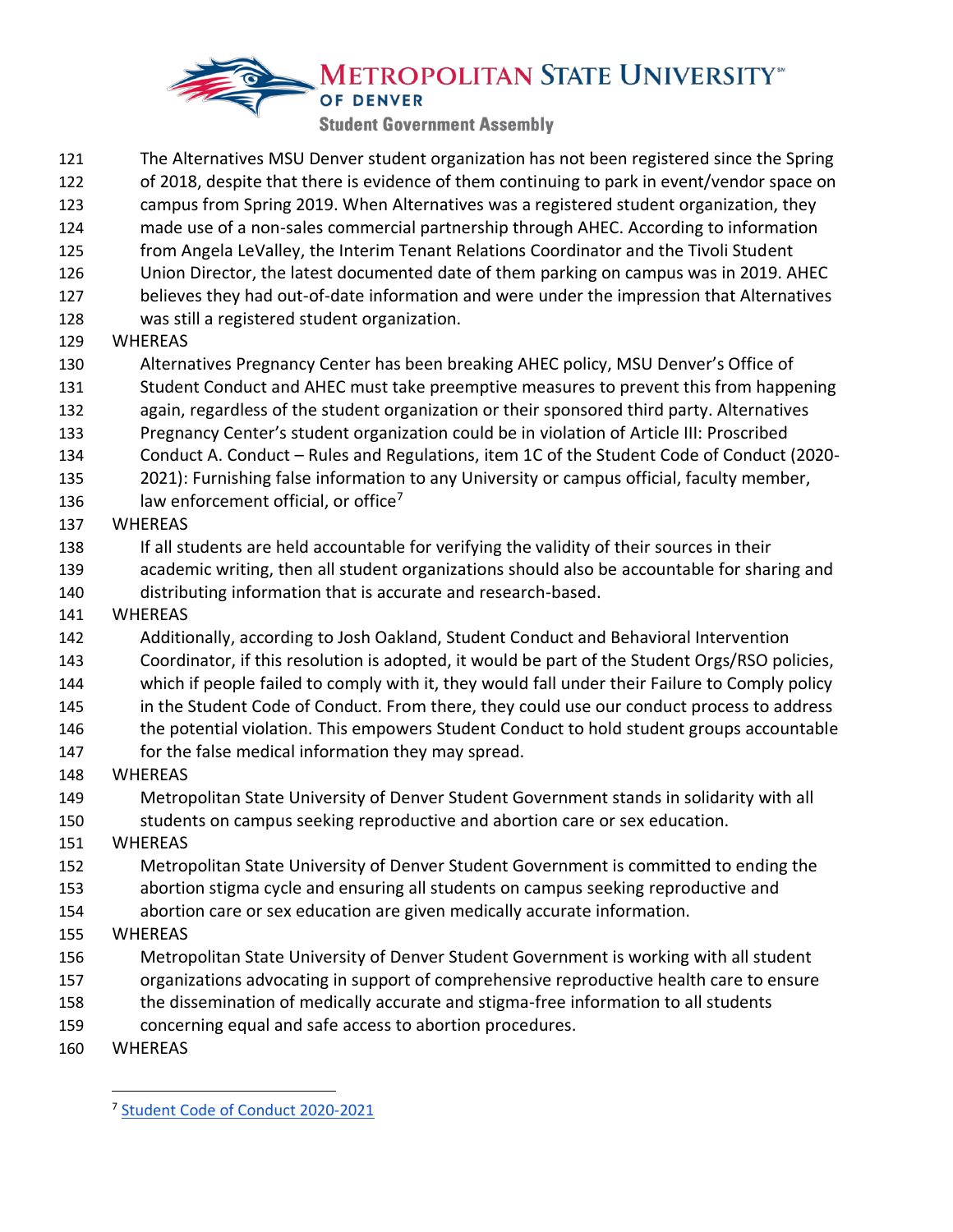# **METROPOLITAN STATE UNIVERSITY OF DENVER Student Government Assembly**

- Metropolitan State University of Denver Student Government is committed to setting an example to other institutions of higher education ending the abortion stigma cycle on
- campus.
- WHEREAS
- The Board of Directors of the Auraria Higher Education Center, acting through its Chief Executive Officer, reserves the right to exclude from the Auraria Campus those persons
- whose conduct is deemed (a) detrimental to the well-being of the employees, students, or
- visitors on the Auraria Campus, or (b) incompatible with its function as a center of higher
- 169 education or the missions of its constituent institutions<sup>8</sup>
- THEREFORE, BE IT HEREBY FURTHER RESOLVED
- **Section 1:** Metropolitan State University of Denver Student Government condemns the distribution of medical misinformation, as well as any organization or entity distributing such misinformation.
- **Section 1.1:** Metropolitan State University of Denver Student Government demands that
- the Alternatives Pregnancy Center "mobile clinic" not be granted access by the Auraria Higher Education Center to parking on vendor or sponsored RSOs event space on the Auraria campus.
- **Section 1.2:** Metropolitan State University of Denver Student Government demands that the Alternatives Pregnancy Center be barred from obtaining Registered
- Student Organization status effective immediately.
- **Section 2:** Metropolitan State University of Denver supports the bodily autonomy of all persons, including access to abortion and other reproductive-related services.
- **Section 3:** Metropolitan State University of Denver Student Government demands the
- Office of Student Conduct to change Student Codes of Conduct Policy to include a section that prohibits Registered Student Organizations from distributing misleading medical
- information on campus; wherein all Registered Student Organizations (including any
- sponsored third party service organizations) that give medical advice, discuss medical
- procedures, or otherwise provide medical information to students must give medically
- accurate and stigma-free information. This includes any informational pamphlets or
- materials given or advertised to students. Medically accurate and stigma free information shall be defined as any information confirmed and backed by the World Health Organization on their website.
- **Section 3.1:** Metropolitan State University of Denver Student Government demands the
- Office of Student Organizations within the Center for Multicultural Engagement and
- Inclusion to uphold the change within the Student Organization Advisor Handbook.
- **Section 4:** Metropolitan State University of Denver Student Government demands the
- Auraria Higher Education Center Chief of Operations ban the Alternatives Pregnancy Center
- mobile clinic from parking on campus.

[Banning or Exclusion of Persons from the Auraria Campus](https://www.ahec.edu/files/general/Policy-Banning-or-Exclusion-of-Persons-from-the-Auraria-Campus.pdf)